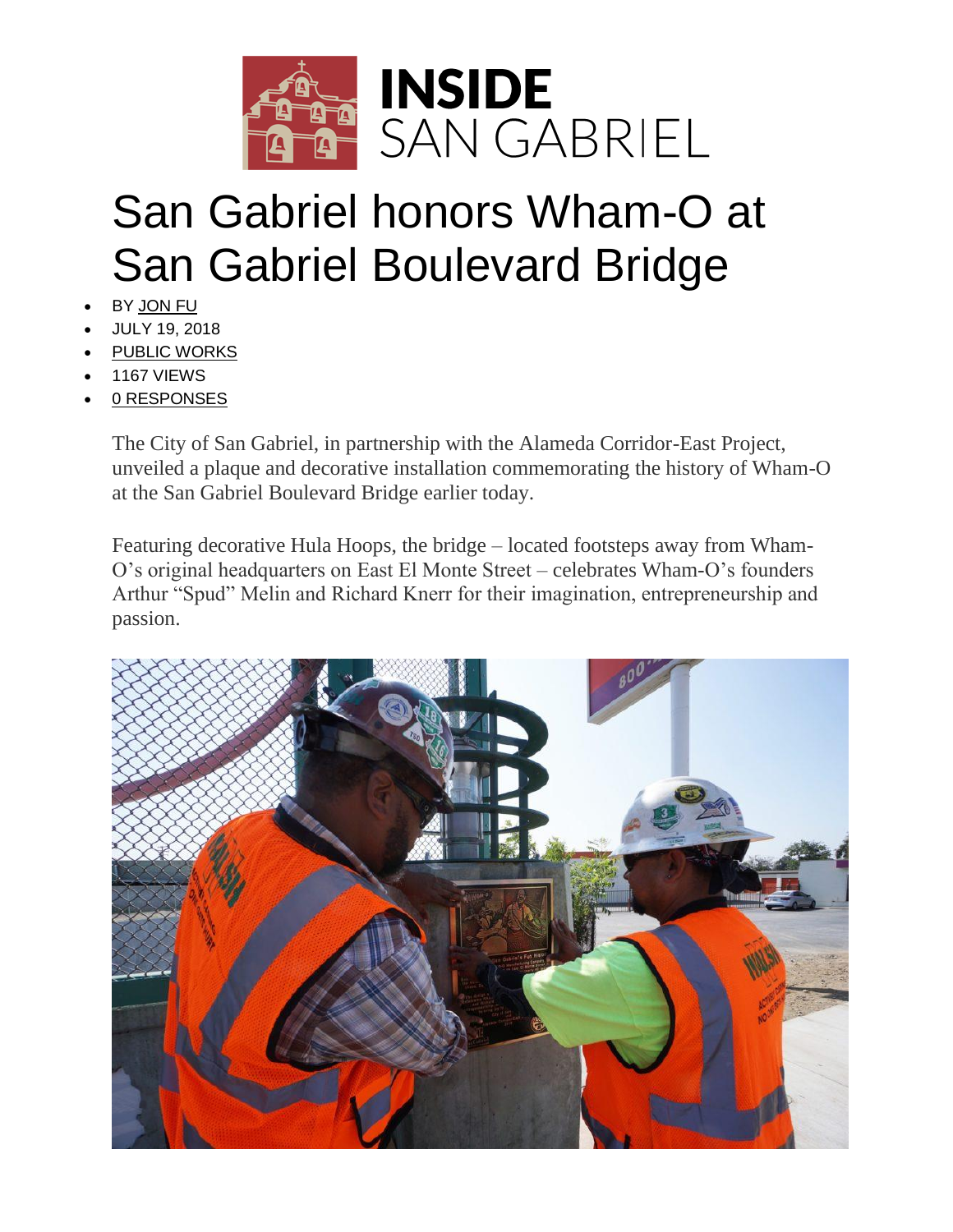"We're very proud to honor San Gabriel's past with these decorative elements celebrating Wham-O's history in San Gabriel," said San Gabriel Councilmember Juli Costanzo, who serves as the Chair for the ACE Project Committee. "These design flourishes will allow visitors to learn more about Arthur and Richard's tremendous spirit and the impact they had on our community."

A pioneer in the toy industry, Wham-O originally opened its San Gabriel factory in 1955, producing Frisbees, Hula Hoops, Slip 'N Slides, Superballs and other iconic toys for nearly 40 years.

"We are very excited and proud to be honored by the City of San Gabriel with a unique plaque celebrating the history of Wham-O and its founders," said Olyvia Pronin, Director of Marketing at Wham-O. "Arthur and Richard dedicated their lives to develop fun and unique toys that have created unforgettable memories for so many generations!"

A \$293.7 million project, the newly constructed 1.4 mile San Gabriel Trench eliminates crossing congestion, collisions and horn noise from trains carrying goods to and from the San Pedro ports. The project includes four new bridges for cars, trucks and pedestrians.

We've included additional photos of the San Gabriel Boulevard Bridge below: